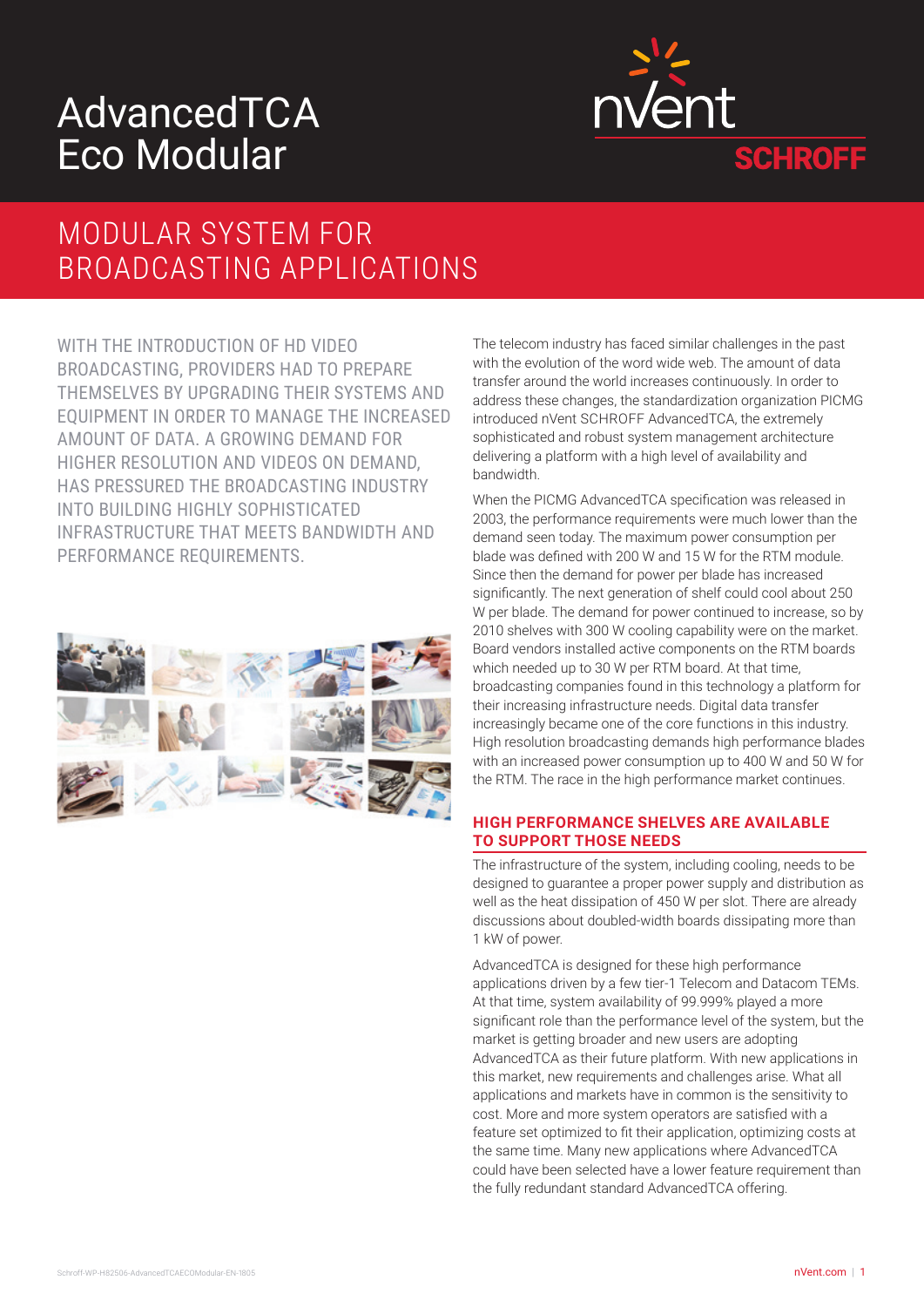### SCHROFF AdvancedTCA Eco Modular

Redundancy is still an important requirement, especially for broadcasting applications. The level of redundancy can be optimized to precisely fit the demand the application requires while achieving cost targets.

The reason for redundancy is fairly simple. There is a small risk that components used in such high availability systems may fail over a certain time. Since AdvancedTCA has been proven in the telecom market for over 10 years, users as well as system manufacturers were able to experience the reliability of the ATCA systems. This insight gained over the years also provided an understanding for the type of component redundancy needed. Redundancy does have a positive impact on reliability, but it also has a huge impact on cost. Customers not only demand a reliable but also a cost-efficient solution that meets all requirements.

To address these demands, nVent has released the nVent SCHROFF AdvancedTCA ECO Modular chassis. ECO Modular follows the modular approach to specify a chassis with an optimized feature set for specific cost sensitive needs. ECO Modular is a 14 slot, 14 U AdvancedTCA shelf with a modular selection of features. These features can be removed or added as needed, cooling and power feed capability can be easily adjusted and the main focus in development was to optimize cost with keeping the high performance level.

#### **COOLING: SIMPLE AND EFFICIENT**

A proper cooling performance is absolutely mandatory to protect the application and ensure the reliability of a system. Heat always has a negative impact on component lifetime. Furthermore, a lot of different issues like ambient temperature, airflow impedance of the installed ATCA blades or the varying air velocity within the individual slots may influence cooling performance of the complete system. In order to get comparable and representative measurement results, PICMG defined a specific test procedure and the necessary tools to determine the cooling performance.

nVent performs various tests to verify cooling performance of SCHROFF systems. Air flow volume is measured in a thermal lab and is one indicator for heat dissipation of a system. This measurement is done with special front flow measurement boards containing twelve temperature sensors positioned in the midline of the board. Test results indicate exact air volume in four zones on the boards to help board designers identify hot spots. Any impacts of different air drag characteristics can be simulated with various reference boards or air filters.

The first AdvancedTCA chassis with 200 W to 250 W per blade were 12 U high. To get to 300 W per blade the chassis height had to be increased to 13 U. Today, 450 W per slot shelves are 14 U in height. Higher cooling performance can be achieved in using stronger fans with a higher rotation speed. More cooling requires even greater airflow volume. The air inlet and outlet have to be increased to get more air through the chassis. Today's 450 W per slot chassis are at least 14 U high and have a push/pull cooling concept. There are two fan trays in the chassis —one below and one above the card cage. Those two fan trays guarantee high air pressure through the slots to counteract the very high air

14-Slot ATCA Eco Modular, CP-TA air distribution. Front Board



Table 1: Measurement results of ATCA ECO Modular



Image1: SCHROFF ATCA ECO Modular chassis from nVent

resistance of the blades. The most limiting factor in those chassis is the height. A relatively small air inlet and outlet section adds a high air impedance and require high-performance fans to push sufficient air through the chassis.

The ATCA ECO Modular uses only one fan tray with eight standard fans delivering 450 W cooling performance per blade. With the elimination of one of the fan trays, additional space can be used to increase the air inlet. With eight higher performance fans installed in the fan tray the cooling capability exceeds 500 W per blade. If only 6 standard fans are installed, the chassis still has a cooling capability in excess of 250W per blade. By using standard, modular fan tray options, the cooling performance and cost of ECO Modular can be adapted to the requirements of the application.

Even with the lack of redundancy from using a single fan tray, an individual fan failure will not cause overheating of blades in a properly optimized chassis. The single ECO Modular chassis fan tray is installed below the card cage and is directly connected into the backplane. It has a large air inlet section and the fans are mounted at a slight angle, allowing air flow through cutouts in the backplane to cool the RTMs. The telco alarm panel and two RJ-45 connectors for the shelf manager console ports are located on the fan tray front panel. The shelf supports options for SCHROFF shelf managers installed in slot 15 or for on-blade shelf management. The ECO Modular also includes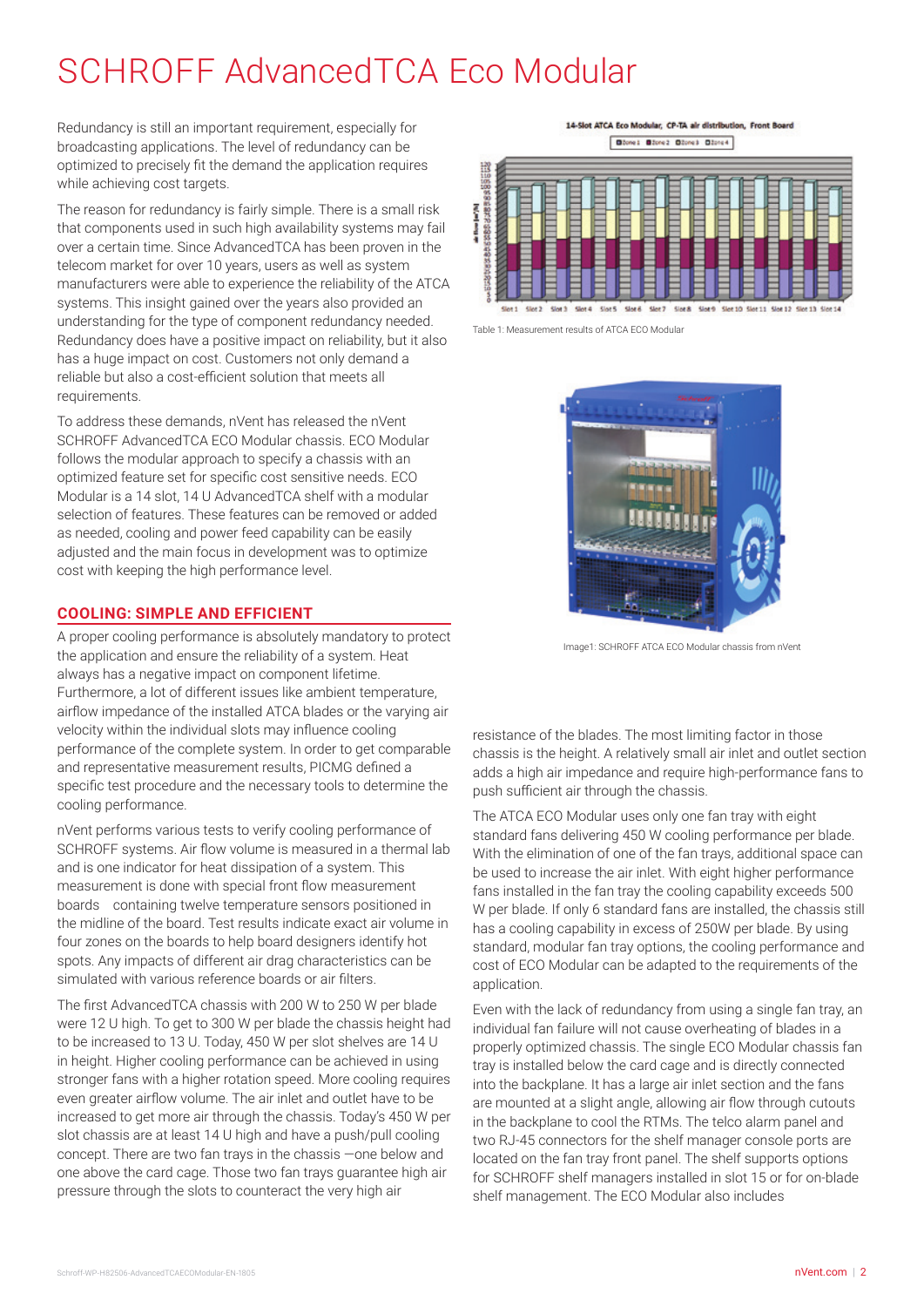## SCHROFF AdvancedTCA Eco Modular

an autonomous mode allowing operation of the system without a shelf manager installed. In autonomous mode, the fan controller monitors the air inlet and exhaust temperature, adjusting the fan speed accordingly. The air filter in traditional AdvancedTCA chassis is located on a front removable tray. In the ECO Modular chassis, the air filter is part of the fan tray. The filter holder has large perforations for optimum air flow.



#### **SCALABLE POWER ENTRY**

During development of the ECO Modular chassis, reliable power distribution at an optimized cost was a primary goal. The modular concept of the power entry supports either 250 or 500 W per slot and either non-redundant or redundant power entry. nVent developed a PEM board with two circuit breakers, each with a capacity of 50 Amps. Power filtering is included in this board. On request, the circuit breaker and filtering features can be removed to optimize the solution as the application demands. For a non-redundant 250 W per slot requirement, only one of these PEM boards will be assembled. For either redundant 250 W per slot, or non-redundant 500 W per slot, two of the PEM boards are installed. For the redundant 500 W per slot version, four PEM boards will be specified. The PEM boards are assembled in the required configuration in a single module at the rear of the chassis. The PEM doesn't have management functionality and is not hot swappable, but can easily and be replaced.

#### **BACKPLANE OPTIONS**

Two standard backplane options are available for the ECO Modular chassis; a dual-star, and a Dual-Dual Star version. Both backplanes comply with the IEEE 40GBase-KR4 requirements, which is Ethernet with a data transfer rate of 10 Gbps per port and four ports per channel. This adds up to 40 Gbps in between blade and switch (often named 40G backplane). In a Dual-Dual Star backplane, four switches are used, therefore data can be sent over two switches in full redundant mode which then adds up to 80 Gbps. If the switches are configured for 3 + 1 redundancy, 120 Gbps data traffic in between the blades is possible. The IPMB management bus on both backplanes is bussed.

Additional backplane topologies are available upon request, including 100G backplanes.

#### **OPTIMIZING PERFORMANCE AND COST**

The SCHROFF ECO Modular AdvancedTCA chassis is designed in a way such that it can easily be adapted to a large range of customer requirements, covering all cooling and data transport performance classes. ECO Modular allows features such as redundancy, cooling performance, PEM performance and many more to easily match application demands and providing quality and reliability. nVent will offer the AdvancedTCA ECO Modular off-the-shelf in two stock configurations with all other modular configurations assembled to specification.



Image 3: ECO Modular PEM, redundant 500 W / blade version

#### **AUTHOR:**

Christian Ganninger, Global Product Manager, Schroff GmbH

#### **ABOUT ENCLOSURES**

Electrical systems come in all shapes and sizes, from massive industrial controls to single components. nVent offers a comprehensive range of enclosures that house these vital assets. Marketed under the nVent HOFFMAN and SCHROFF brands, our enclosures offer two-pronged protection: safeguarding electrical equipment from the operating environment and people from electrical hazards. The nVent SCHROFF brand includes server cabinets, data center cooling solutions, power supplies and subracks and cases.

#### **ABOUT NVENT**

At nVent, we believe that safer systems ensure a more secure world. We connect and protect our customers with inventive electrical solutions. nVent is a \$2.1 billion global company that provides enclosures, electric heat tracing solutions, complete heat management systems, and electrical and fastening solutions. nVent employs 9,000 people worldwide.